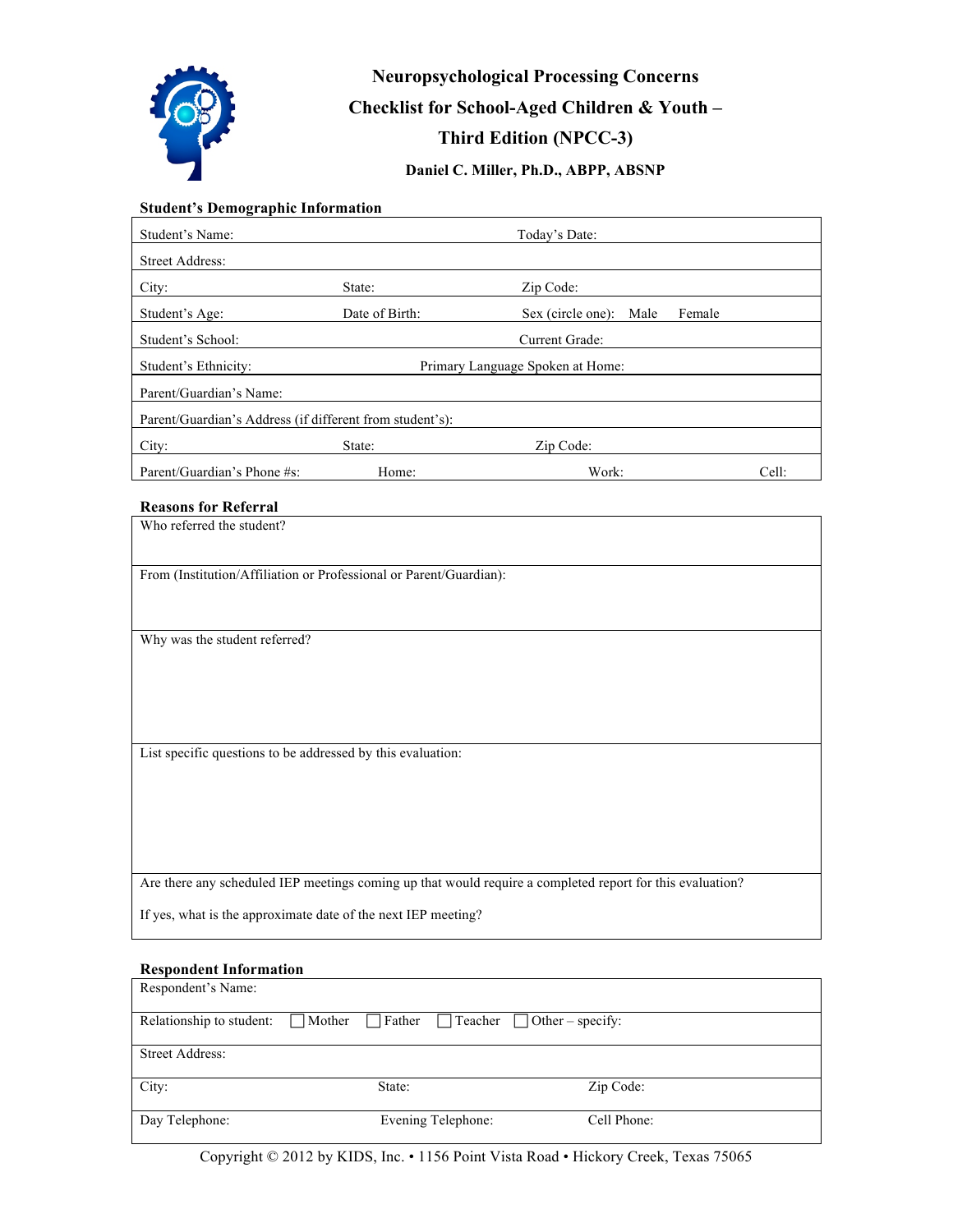For each behavior listed below, put a check mark in the "Not Observed" column if the behavior has not been observed in the past six months for this child. If the behavior has been observed during the past six months, put a check mark in one of the three columns marked Mild, Moderate, or Severe (see descriptors below).

Not observed – behavior not observed in this child.

Mild – behavior occasionally observed in this child.

Moderate – behavior frequently observed in this child.

Severe – behavior almost always observed in this child.

| <b>Sensorimotor Functions</b>                                            | Not<br>Observed | Mild | Moderate | Severe |
|--------------------------------------------------------------------------|-----------------|------|----------|--------|
| <b>Basic Sensory Deficits</b>                                            |                 |      |          |        |
| • Difficulty with pitch discrimination (tone deaf).                      |                 |      |          |        |
| • Difficulty with simple sound discrimination.                           |                 |      |          |        |
| • Known or suspected hearing acuity problems.                            |                 |      |          |        |
| • Difficulty identifying basic colors (color blind).                     |                 |      |          |        |
| • Difficulty smelling or tasting foods.                                  |                 |      |          |        |
| • Less sensitive to pain and changes in temperature.                     |                 |      |          |        |
| • Complains of loss of sensation (e.g., numbness).                       |                 |      |          |        |
| <b>Motor Functioning Difficulties</b>                                    |                 |      |          |        |
| Circle right $(R)$ , left $(L)$ or both right & left $(B)$ as applicable |                 |      |          |        |
| • Muscle weakness or paralysis.<br>(R L B)                               |                 |      |          |        |
| • Muscle tightness or spasticity.<br>(R L B)                             |                 |      |          |        |
| • Clumsy or awkward body movements.<br>(R L B)                           |                 |      |          |        |
| • Walking or posture difficulties.                                       |                 |      |          |        |
| <b>Visual Motor Functioning Difficulties</b>                             |                 |      |          |        |
| · Difficulties with drawing or copying.                                  |                 |      |          |        |
| • Difficulties with fine motor skills (e.g., using a pencil).            |                 |      |          |        |
| <b>Neurologically Related Sensorimotor Symptoms</b>                      |                 |      |          |        |
| • Displays odd movements (e.g., hand flapping, toe walking).             |                 |      |          |        |
| • Displays involuntary or repetitive movements.                          |                 |      |          |        |
| • Ignores one side of the page while drawing or reading.                 |                 |      |          |        |
| • Difficulty with dressing (e.g., buttoning $&$ zippering).              |                 |      |          |        |
| <b>Sensory Sensitivity Issues</b>                                        |                 |      |          |        |
| • Does not like loud noises.                                             |                 |      |          |        |
| • Overly sensitive to touch, light, or noise.                            |                 |      |          |        |
| Examples of sensorimotor concerns observed:                              |                 |      |          |        |
|                                                                          |                 |      |          |        |
|                                                                          |                 |      |          |        |
|                                                                          |                 |      |          |        |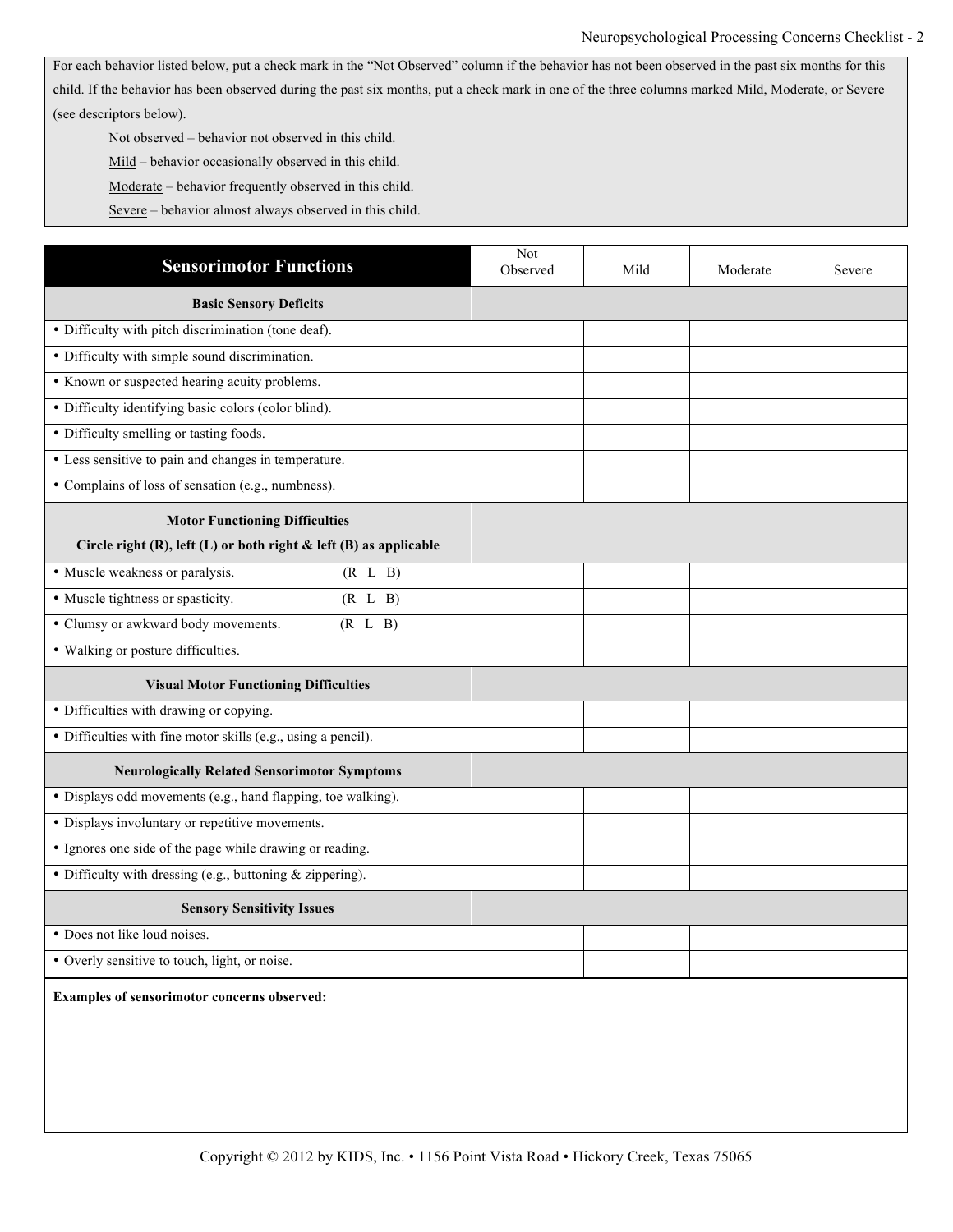For each behavior listed below, put a check mark in the "Not Observed" column if the behavior has not been observed in the past six months for this child. If the behavior has been observed during the past six months, put a check mark in one of the three columns marked Mild, Moderate, or Severe (see descriptors below).

Not observed – behavior not observed in this child.

Mild – behavior occasionally observed in this child.

Moderate – behavior frequently observed in this child.

Severe – behavior almost always observed in this child.

| <b>Visuospatial Processes</b>                                        | Not<br>Observed | Mild | Moderate | Severe |
|----------------------------------------------------------------------|-----------------|------|----------|--------|
| <b>Visual Motor Functioning Difficulties</b>                         |                 |      |          |        |
| • Confusion with directions (e.g., gets lost easily).                |                 |      |          |        |
| • Shows right-left confusion or confusion with directions (up-down). |                 |      |          |        |
| • Difficulties with putting puzzles together.                        |                 |      |          |        |
| Examples of visuospatial processing concerns observed:               |                 |      |          |        |
|                                                                      |                 |      |          |        |
|                                                                      |                 |      |          |        |
|                                                                      |                 |      |          |        |
|                                                                      |                 |      |          |        |

| <b>Auditory Processes</b>                              | <b>Not</b><br>Observed | Mild | Moderate | Severe |
|--------------------------------------------------------|------------------------|------|----------|--------|
| <b>Phonological / Auditory Processing Difficulties</b> |                        |      |          |        |
| • Difficulty with sound discrimination.                |                        |      |          |        |
| • Difficulty with blending of sounds to form words.    |                        |      |          |        |
| • Difficulty with basic rhyming activities.            |                        |      |          |        |
| • Omits sounds when reading or speaking.               |                        |      |          |        |
| • Substitutes sounds when reading or speaking.         |                        |      |          |        |

**Examples of auditory processing concerns observed:**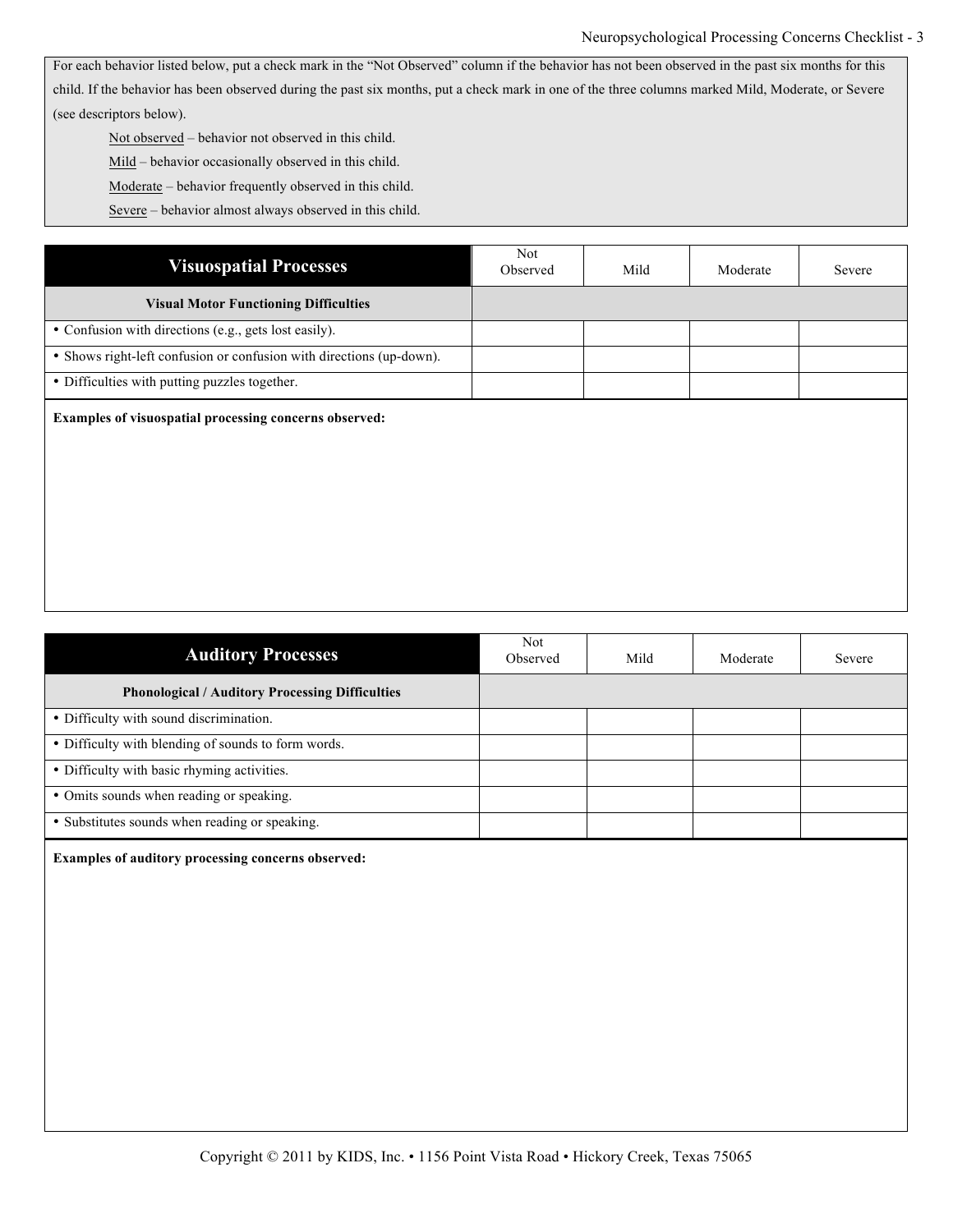For each behavior listed below, put a check mark in the "Not Observed" column if the behavior has not been observed in the past six months for this child. If the behavior has been observed during the past six months, put a check mark in one of the three columns marked Mild, Moderate, or Severe (see descriptors below).

Not observed – behavior not observed in this child.

Mild – behavior occasionally observed in this child.

Moderate – behavior frequently observed in this child.

Severe – behavior almost always observed in this child.

| <b>Learning and Memory Processes</b>                                                 | <b>Not</b><br>Observed | Mild | Moderate | Severe |
|--------------------------------------------------------------------------------------|------------------------|------|----------|--------|
| <b>General Learning Efficiency</b>                                                   |                        |      |          |        |
| • Difficulty learning new verbal information.                                        |                        |      |          |        |
| • Difficulty learning new visual information.                                        |                        |      |          |        |
| • Difficulty integrating verbal and visual information.                              |                        |      |          |        |
| <b>Long Term Memory Difficulties</b>                                                 |                        |      |          |        |
| • Forgets where personal items or school work were left.                             |                        |      |          |        |
| • Forgets to turn in homework assignments.                                           |                        |      |          |        |
| • Forgets what happens days or weeks ago.                                            |                        |      |          |        |
| • Does well on daily assignments but does not do well on end of the week<br>quizzes. |                        |      |          |        |
| • Limited knowledge of basic facts for places, events, and people.                   |                        |      |          |        |

**Examples of memory and learning concerns observed:**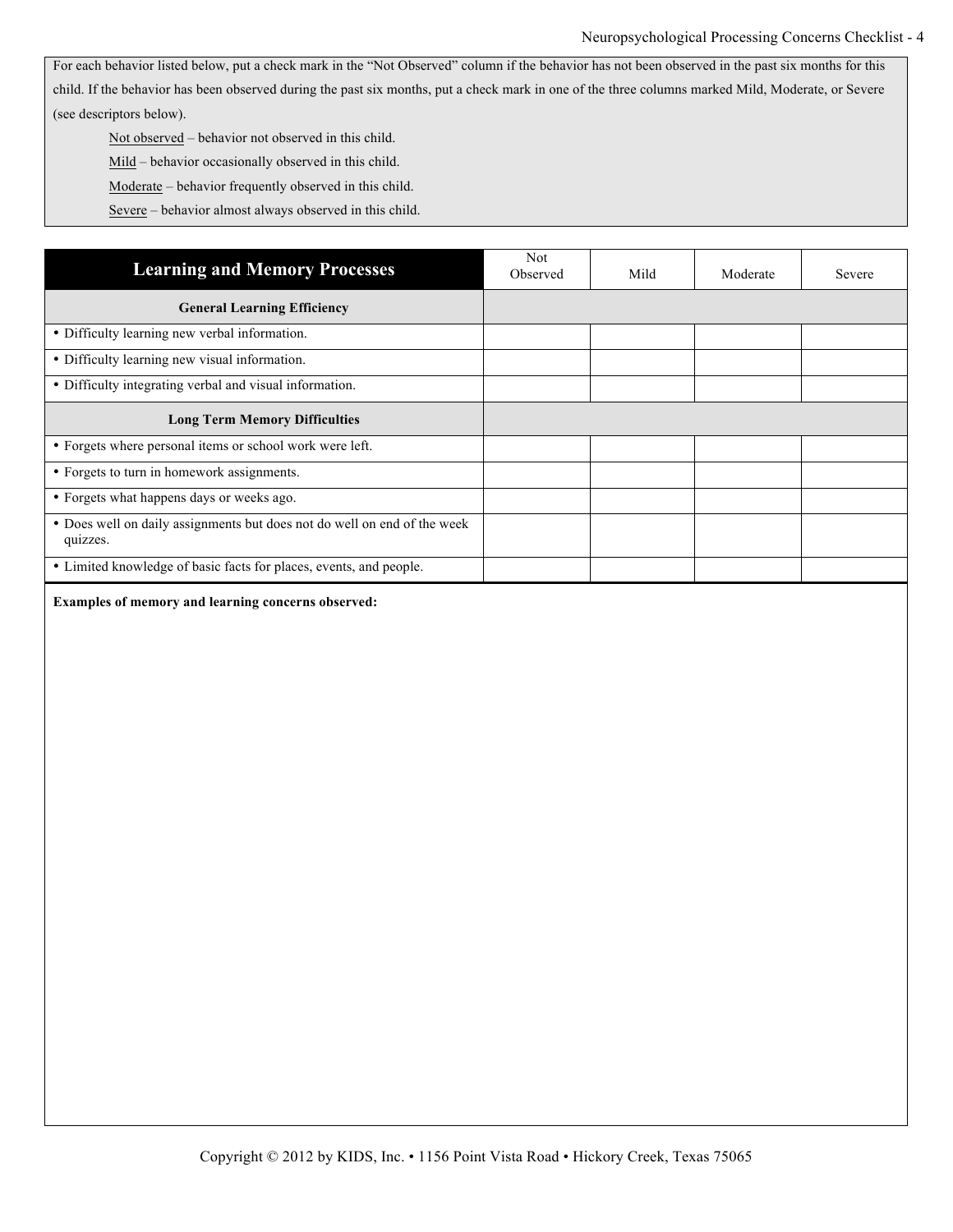For each behavior listed below, put a check mark in the "Not Observed" column if the behavior has not been observed in the past six months for this child. If the behavior has been observed during the past six months, put a check mark in one of the three columns marked Mild, Moderate, or Severe (see descriptors below).

Not observed – behavior not observed in this child.

Mild – behavior occasionally observed in this child.

Moderate – behavior frequently observed in this child.

Severe – behavior almost always observed in this child.

| <b>Executive Functions</b>                                              | Not<br>Observed | Mild | Moderate | Severe |
|-------------------------------------------------------------------------|-----------------|------|----------|--------|
| <b>Flexibility in Thinking Difficulties</b>                             |                 |      |          |        |
| • Gets stuck on one activity (e.g., playing video games).               |                 |      |          |        |
| • Does not seem to hear anything else while watching TV.                |                 |      |          |        |
| • Difficulty transitioning from one activity to another.                |                 |      |          |        |
| <b>Planning Difficulties</b>                                            |                 |      |          |        |
| · Difficulty with making plans.                                         |                 |      |          |        |
| • Quickly becomes frustrated and gives up easily.                       |                 |      |          |        |
| • Difficulty figuring out how to start a complex task.                  |                 |      |          |        |
| • Difficulty sticking to a plan of action.                              |                 |      |          |        |
| <b>Problem Solving and Organizing Difficulties</b>                      |                 |      |          |        |
| • Difficulty solving problems that a younger child can do.              |                 |      |          |        |
| • Difficulty learning new concepts or activities.                       |                 |      |          |        |
| • Makes the same kinds of errors over and over, even after corrections. |                 |      |          |        |
| • Frequently loses track of possessions.                                |                 |      |          |        |
| <b>Behavioral / Emotional Regulation Difficulties</b>                   |                 |      |          |        |
| • Demonstrates signs of over activity (hyperactivity).                  |                 |      |          |        |
| • Does not seem to think before acting.                                 |                 |      |          |        |
| • Difficulty following rules.                                           |                 |      |          |        |
| • Demonstrates signs of irritability.                                   |                 |      |          |        |
| • Lacks common sense or judgment.                                       |                 |      |          |        |
| • Cannot empathize with the feelings of others.                         |                 |      |          |        |

**Examples of executive functioning concerns observed:**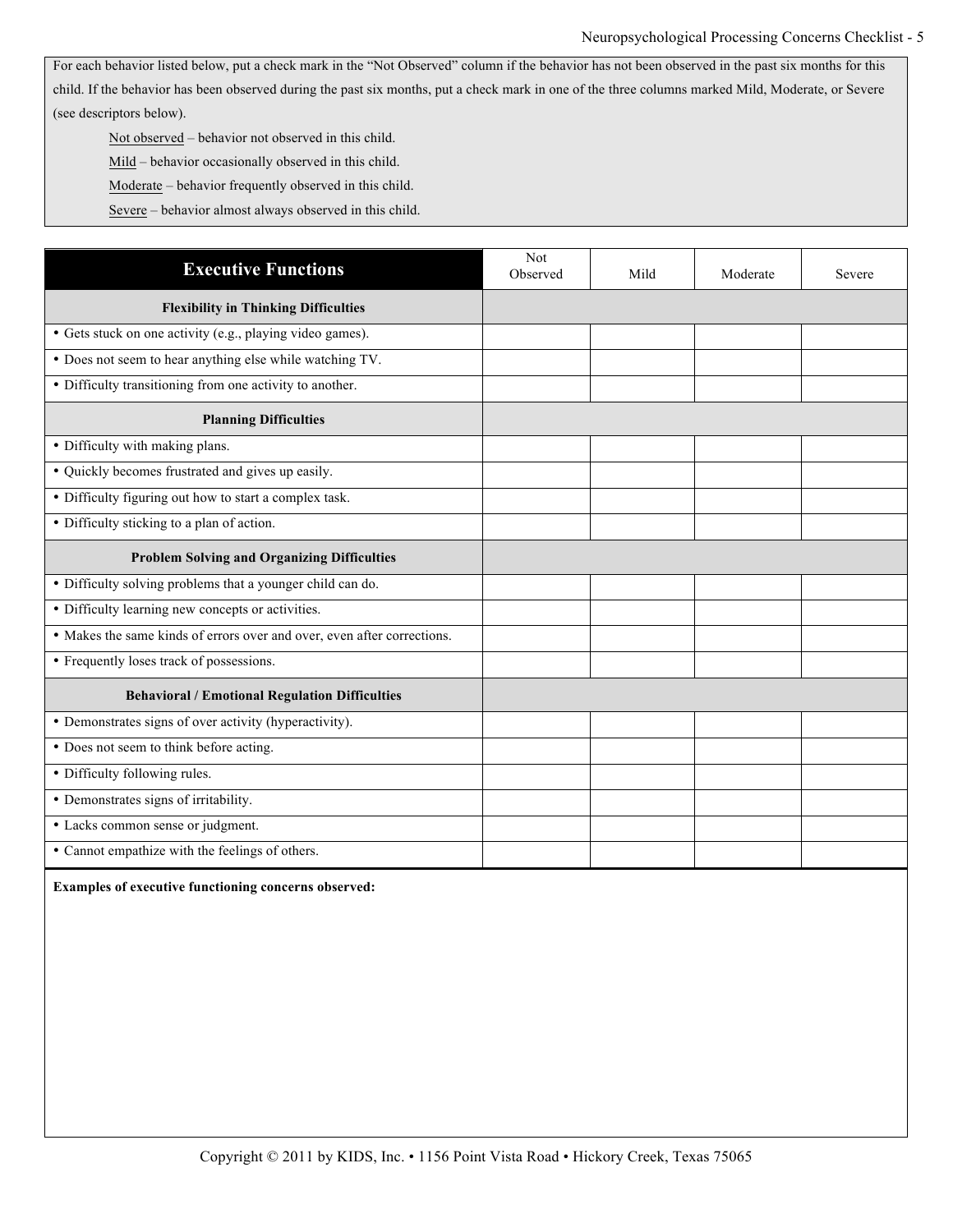For each behavior listed below, put a check mark in the "Not Observed" column if the behavior has not been observed in the past six months for this child. If the behavior has been observed during the past six months, put a check mark in one of the three columns marked Mild, Moderate, or Severe (see descriptors below).

Not observed – behavior not observed in this child.

Mild – behavior occasionally observed in this child.

Moderate – behavior frequently observed in this child.

Severe – behavior almost always observed in this child.

| <b>Attentional Facilitators</b>                                           | Not.<br>Observed | Mild | Moderate | Severe |
|---------------------------------------------------------------------------|------------------|------|----------|--------|
| <b>Selective or Sustained Attention Difficulties</b>                      |                  |      |          |        |
| • Seems to get overwhelmed with difficult tasks.                          |                  |      |          |        |
| • Difficulty paying attention for a long period of time.                  |                  |      |          |        |
| • Seems to lose place in an academic task (e.g., reading, writing, math). |                  |      |          |        |
| • Mind appears to go blank or loses train of thought.                     |                  |      |          |        |
| • Inattentive to details or makes careless mistakes.                      |                  |      |          |        |

**Examples of attentional concerns observed:** 

| <b>Working Memory Facilitators</b>                              | <b>Not</b><br>Observed | Mild | Moderate | Severe |
|-----------------------------------------------------------------|------------------------|------|----------|--------|
| • Frequently asks for repetitions of instructions/explanations. |                        |      |          |        |
| • Trouble following multiple step directions.                   |                        |      |          |        |
| • Loses track of steps/forgets what they are doing amid task.   |                        |      |          |        |
| • Loses place in the middle of solving a math problem.          |                        |      |          |        |
| • Loses train of thought while writing.                         |                        |      |          |        |
| • Trouble summarizing narrative or text material.               |                        |      |          |        |
| • Trouble remembering facts or procedures in mathematics.       |                        |      |          |        |

**Examples of working memory concerns observed:**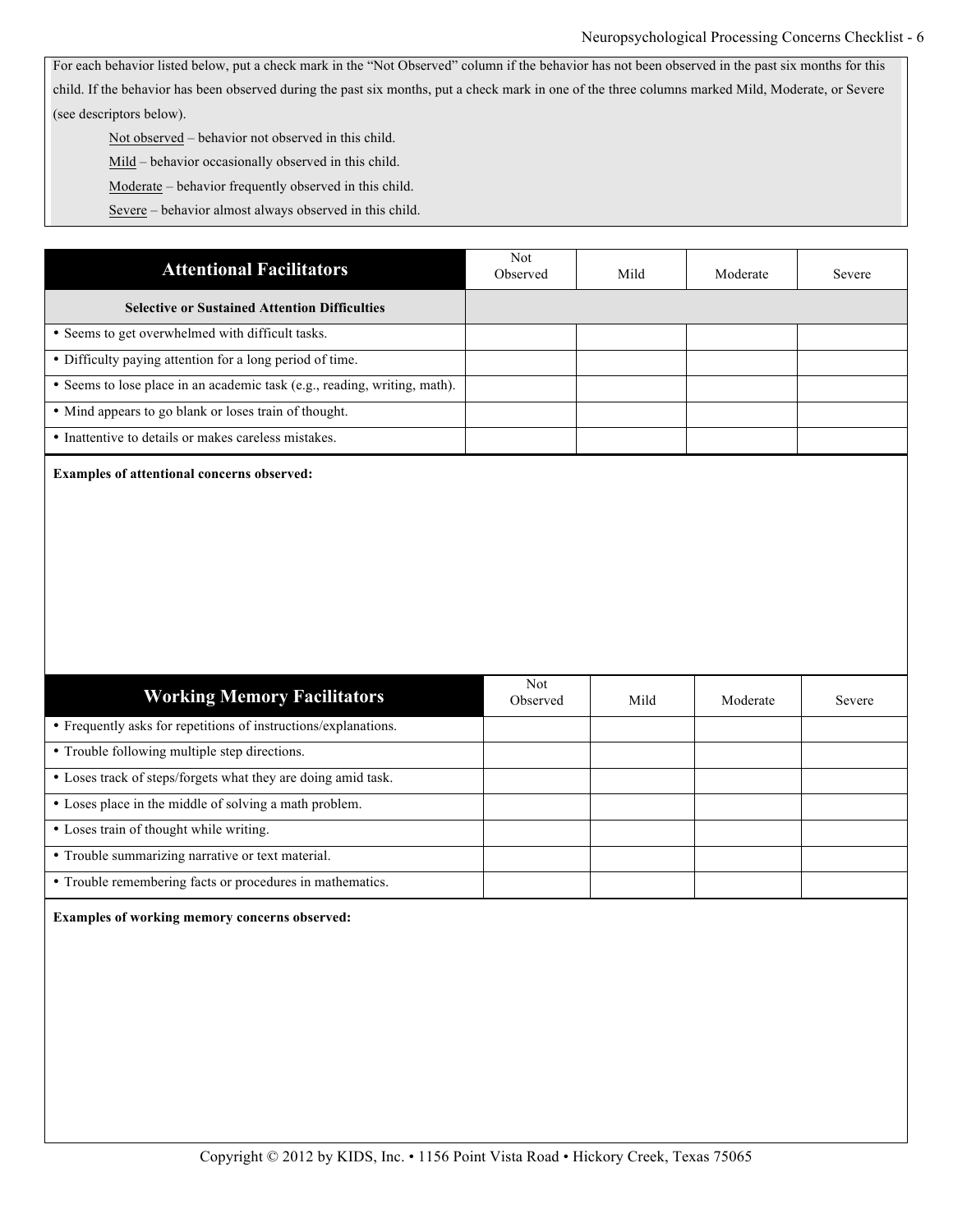Not observed – behavior not observed in this child.

Mild – behavior occasionally observed in this child.

Moderate – behavior frequently observed in this child.

Severe – behavior almost always observed in this child.

| Speed, Fluency, & Efficiency of<br><b>Cognitive Processing Facilitators</b> | Not<br>Observed | Mild | Moderate | Severe |
|-----------------------------------------------------------------------------|-----------------|------|----------|--------|
| <b>Processing Speed and Fluency Difficulties</b>                            |                 |      |          |        |
| • Takes longer to complete tasks than others the same age.                  |                 |      |          |        |
| • Homework takes too long to complete.                                      |                 |      |          |        |
| • Requires extra time to complete tests.                                    |                 |      |          |        |
| • Responds slowly when asked questions.                                     |                 |      |          |        |
| <b>Processing Speed with Accuracy Difficulties</b>                          |                 |      |          |        |
| • Does not do well on timed tests.                                          |                 |      |          |        |
| • Difficulty recalling information accurately and quickly.                  |                 |      |          |        |
| <b>Reading Fluency Difficulties</b>                                         |                 |      |          |        |
| • Has a limited reading vocabulary.                                         |                 |      |          |        |
| • Slow reading that makes reading comprehension poor.                       |                 |      |          |        |
| • Difficulty reading quickly and accurately.                                |                 |      |          |        |
| • Slow and deliberate reader.                                               |                 |      |          |        |
| · Difficulty using appropriate phrasing and expression while reading.       |                 |      |          |        |
| <b>Writing Fluency Difficulties</b>                                         |                 |      |          |        |
| • Takes a long time to write even simple sentences.                         |                 |      |          |        |
| • Develops an organized sequence in writing that is easy to follow.         |                 |      |          |        |
| • Maintains a clear and sustained focus on the main writing topic.          |                 |      |          |        |
| <b>Mathematics Fluency Difficulties</b>                                     |                 |      |          |        |
| • Takes a long time to solve several simple math problems.                  |                 |      |          |        |
| • Difficulty pulling basic math facts out of memory quickly.                |                 |      |          |        |

**Examples of speed, fluency, and efficiency of cognitive processing observed:**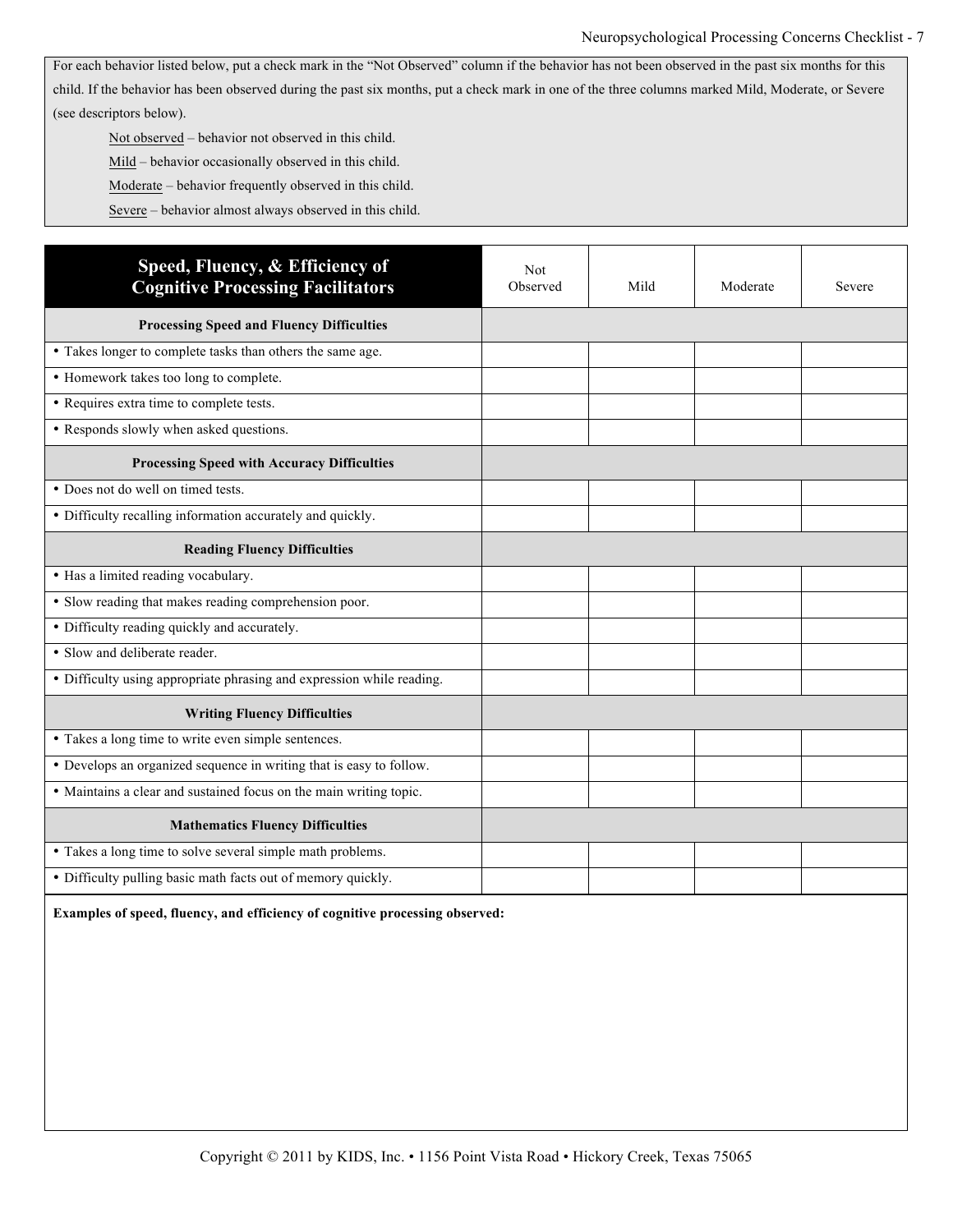For each behavior listed below, put a check mark in the "Not Observed" column if the behavior has not been observed in the past six months for this child. If the behavior has been observed during the past six months, put a check mark in one of the three columns marked Mild, Moderate, or Severe (see descriptors below).

Not observed – behavior not observed in this child.

Mild – behavior occasionally observed in this child.

Moderate – behavior frequently observed in this child.

Severe – behavior almost always observed in this child.

| <b>Acquired Knowledge: Language Abilities</b>    | Not<br>Observed | Mild | Moderate | Severe |
|--------------------------------------------------|-----------------|------|----------|--------|
| <b>Oral Expression Difficulties</b>              |                 |      |          |        |
| • Slow labored speech.                           |                 |      |          |        |
| • Limited amount of speech.                      |                 |      |          |        |
| • Makes odd or unusual language or vocal sounds. |                 |      |          |        |
| • Distorts sounds (e.g., slurring, stuttering).  |                 |      |          |        |
| • Difficulty finding the right word to say.      |                 |      |          |        |
| <b>Receptive Language Difficulties</b>           |                 |      |          |        |
| • Trouble understanding what others are saying.  |                 |      |          |        |
| • Does not do well with verbal directions.       |                 |      |          |        |
| • Loses track of what he/she was told to do.     |                 |      |          |        |
| • Does not follow conversations well.            |                 |      |          |        |

#### **Examples of language concerns observed:**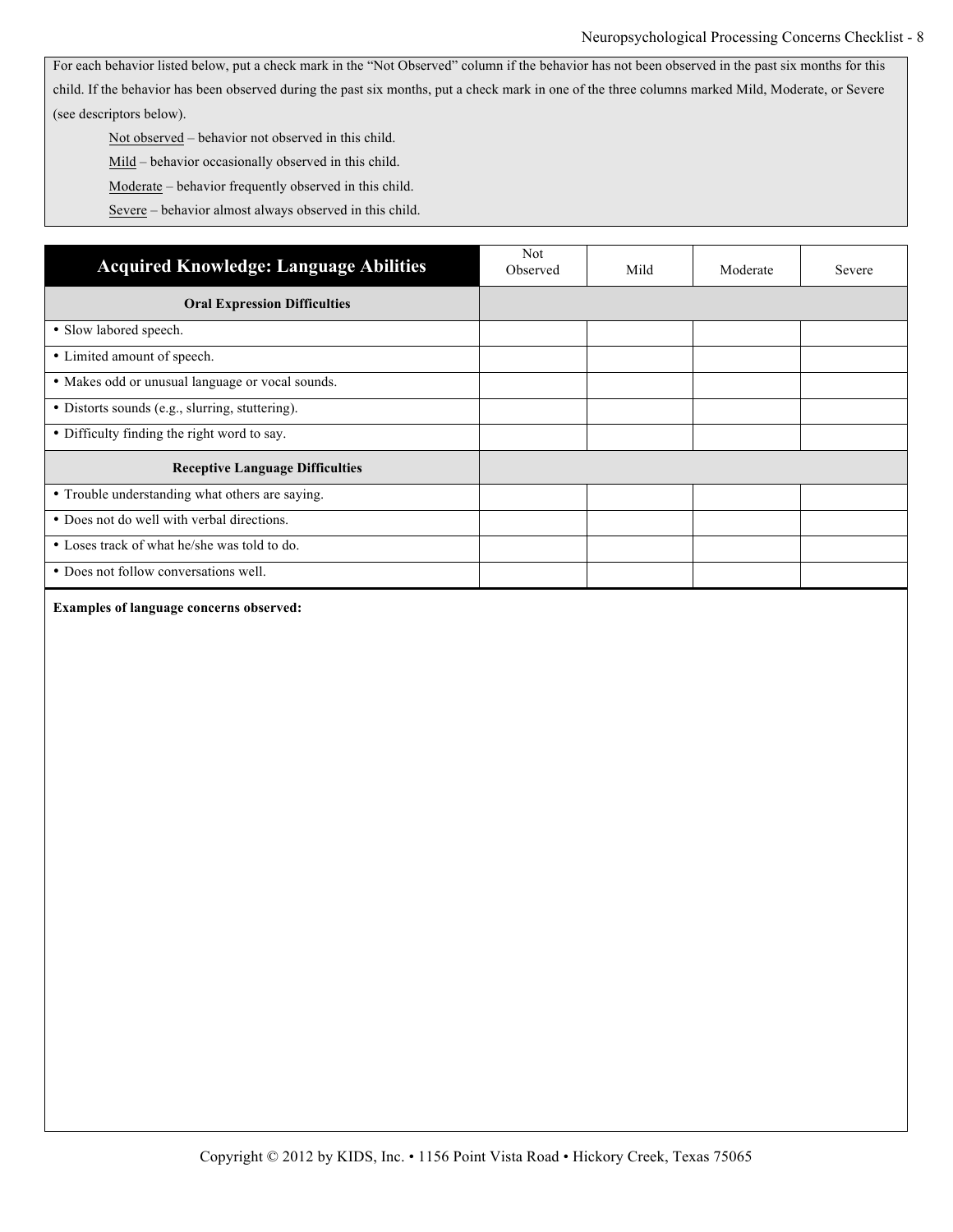Not observed – behavior not observed in this child.

Mild - behavior occasionally observed in this child.

Moderate – behavior frequently observed in this child.

Severe – behavior almost always observed in this child.

| <b>Acquired Knowledge: Reading</b>                                                                                            | <b>Not</b><br>Observed | Mild | Moderate | Severe |
|-------------------------------------------------------------------------------------------------------------------------------|------------------------|------|----------|--------|
| <b>Reading Decoding Difficulties</b>                                                                                          |                        |      |          |        |
| • Over relies on sounding out most words when reading; even familiar<br>words.                                                |                        |      |          |        |
| • Over relies on memorizing what words look like rather than sounding<br>them out.                                            |                        |      |          |        |
| • Substitutes words that sound like the target word (e.g., reading "pear" for<br>"bear").                                     |                        |      |          |        |
| • Substitutes words that mean that same as the word being read, but not the<br>word itself (e.g., reading "truck" for "car"). |                        |      |          |        |
| <b>Reading Comprehension Difficulties</b>                                                                                     |                        |      |          |        |
| • Difficulty understanding what is read.                                                                                      |                        |      |          |        |
|                                                                                                                               |                        |      |          |        |
| • Difficulty identifying main elements of a story.                                                                            |                        |      |          |        |
| • Appears distracted while reading.                                                                                           |                        |      |          |        |
| • Misses important details while reading.                                                                                     |                        |      |          |        |
| <b>Reading: Attitudinal Issues</b>                                                                                            |                        |      |          |        |
| • Avoids reading activities.                                                                                                  |                        |      |          |        |
| • Appears anxious/uptight/nervous while reading.                                                                              |                        |      |          |        |

**Examples of reading concerns observed:**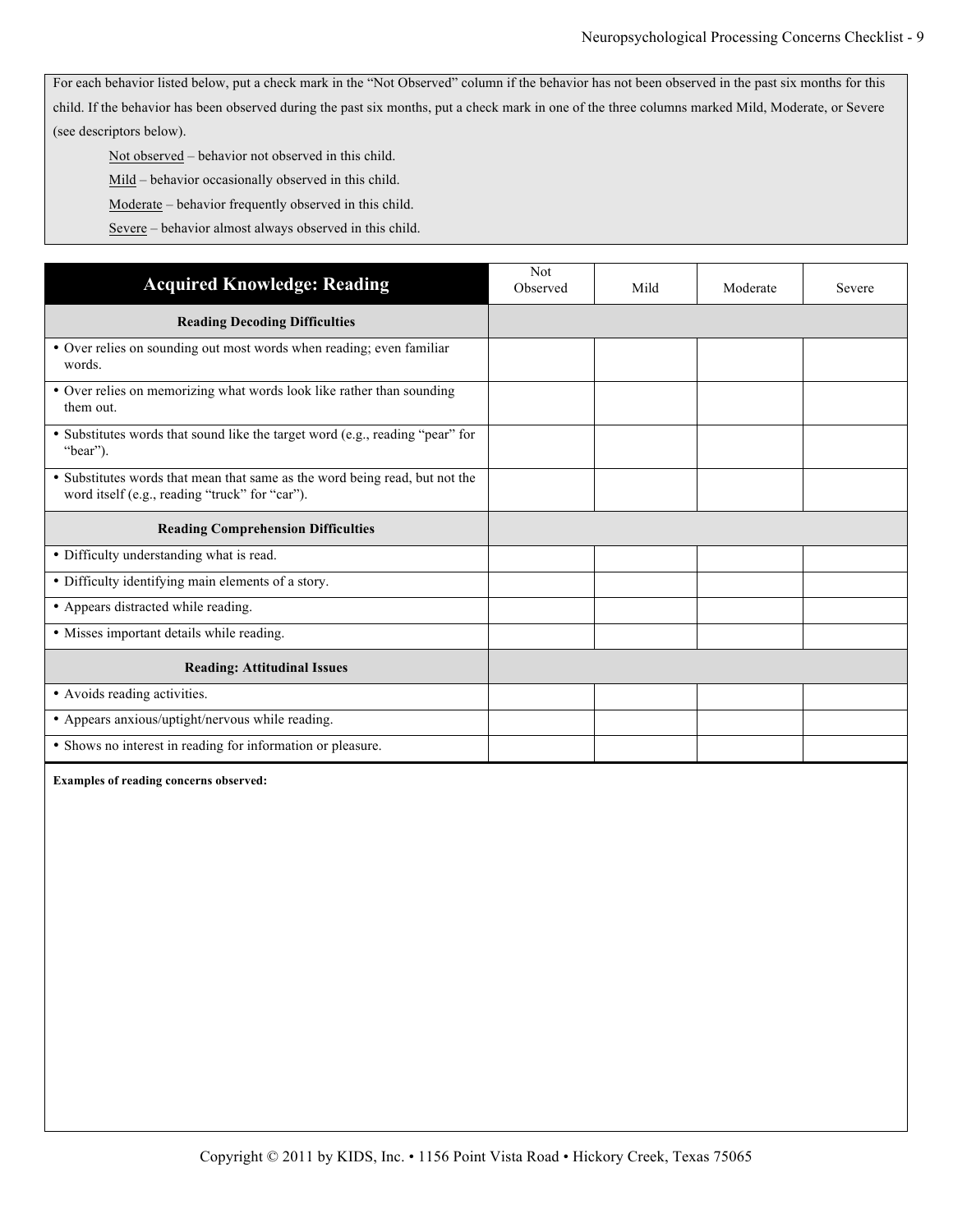Not observed – behavior not observed in this child.

Mild – behavior occasionally observed in this child.

Moderate – behavior frequently observed in this child.

Severe – behavior almost always observed in this child.

| <b>Acquired Knowledge: Writing</b>                           | Not<br>Observed | Mild | Moderate | Severe |
|--------------------------------------------------------------|-----------------|------|----------|--------|
| <b>Writing: Spatial Production Functions</b>                 |                 |      |          |        |
| • Demonstrates uneven spacing between words and letters.     |                 |      |          |        |
| • Trouble staying on the horizontal lines.                   |                 |      |          |        |
| • Others have difficulty reading what the child has written. |                 |      |          |        |
| • Trouble forming letters and words.                         |                 |      |          |        |
| • Writes overly large letters and words.                     |                 |      |          |        |
| <b>Writing: Expressive Language Functions</b>                |                 |      |          |        |
| • Limited vocabulary for age; uses lots of easy words.       |                 |      |          |        |
| • Difficulty putting ideas into words.                       |                 |      |          |        |
| • Uses simple sentence structure and lacks variety.          |                 |      |          |        |
| • Produces poor spelling in writing.                         |                 |      |          |        |
| • Poor grammar in writing.                                   |                 |      |          |        |
| <b>Writing: Graphomotor Output Functions</b>                 |                 |      |          |        |
| • Difficulty holding the pencil or pen correctly.            |                 |      |          |        |
| • Presses too soft with the pencil/pen while writing.        |                 |      |          |        |
| • Writes overly small letters and words.                     |                 |      |          |        |
| • Presses too hard with the pencil/pen while writing.        |                 |      |          |        |
| • Shows preference for printing over cursive writing.        |                 |      |          |        |
| <b>Writing: Attitudinal Issues</b>                           |                 |      |          |        |
| • Avoids writing activities.                                 |                 |      |          |        |
| • Appears anxious/uptight/nervous while writing.             |                 |      |          |        |
| • Shows no interest in writing activities.                   |                 |      |          |        |

**Examples of writing concerns observed:**